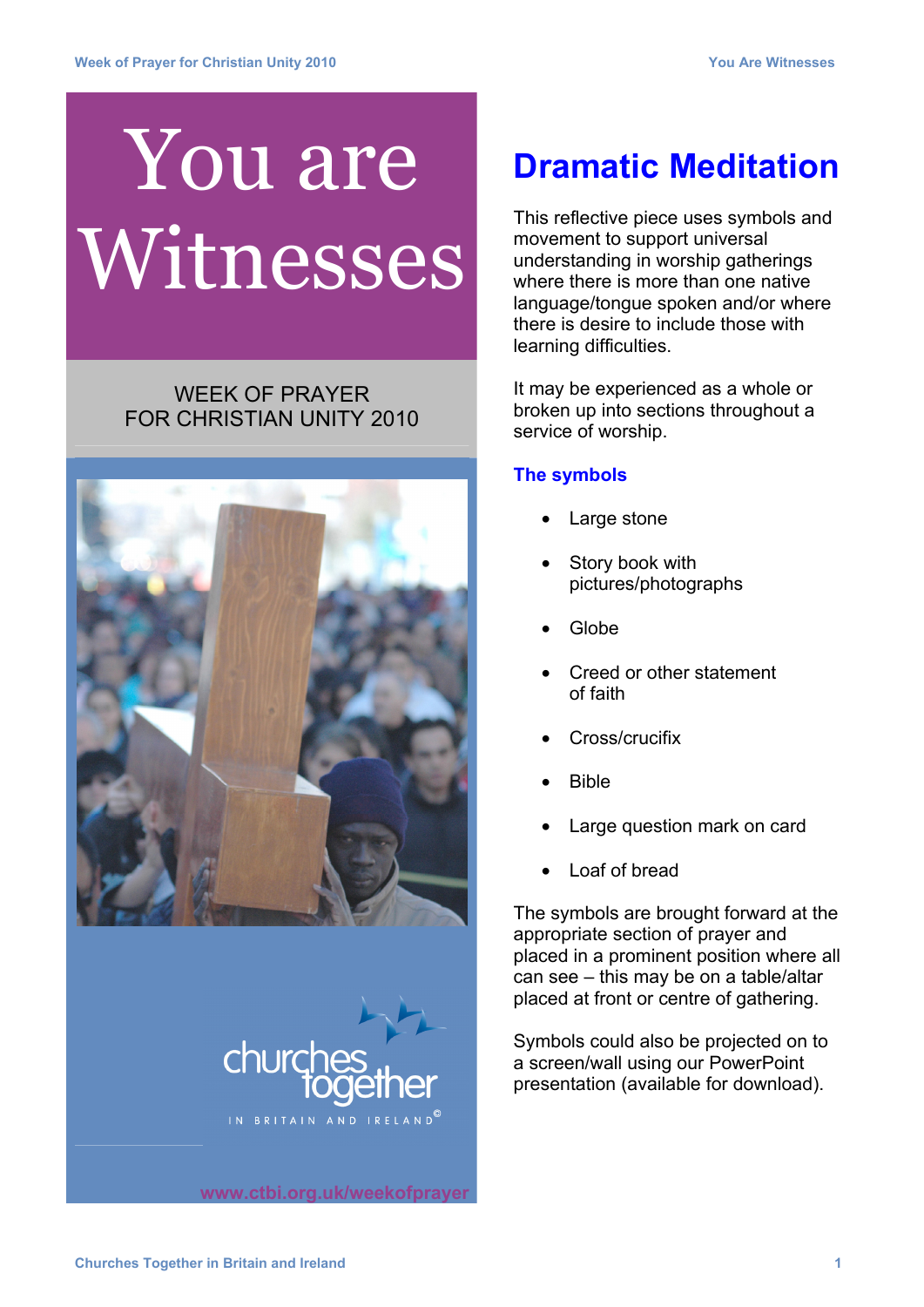| <b>Action 1</b> | A large stone is carried to the place of display.<br>Music may be played during this.                                                                                                                                                       |
|-----------------|---------------------------------------------------------------------------------------------------------------------------------------------------------------------------------------------------------------------------------------------|
| Voice 1         | 'Why do you look for the living among the dead?'                                                                                                                                                                                            |
| Voice 2         | I know what it is to lose someone.<br>I have been in the place of weeping and despair.<br>I have felt the weight of the stone that crushes all hope<br>and blocks me from God.                                                              |
| Voice 1         | But it is we, and not God, who place stones.<br>Little by little the light will come again.<br>Christ will reveal Himself in the love of a friend,<br>in the hospitality of a neighbour,<br>in the kindness of a stranger.                  |
| Voice 2         | There must be death before there can be resurrection.<br>I have seen the dead come to life:<br>(list or personal testimonies are heard)                                                                                                     |
| <b>Both</b>     | We are witnesses of these things.                                                                                                                                                                                                           |
| <b>ALL</b>      | We pray for all who need the stone rolled away.<br>We give thanks for all who have experienced<br>resurrection in this life.<br>We praise God, for the glory of the risen Christ who<br>gives us the sure and certain hope of eternal life. |
| <b>Action 2</b> | A large storybook with pictures or appropriate<br>photographs is/are carried to the place of display.<br>Music may be played during this.                                                                                                   |
| Voice 1         | 'What are you discussing with each other while you walk<br>along?'                                                                                                                                                                          |
|                 |                                                                                                                                                                                                                                             |
| Voice 2         | I enjoy real conversation. I have outgrown small talk.<br>I am a true storyteller.<br>I am a listener even when it is painful.<br>I play a part in my neighbour's story.                                                                    |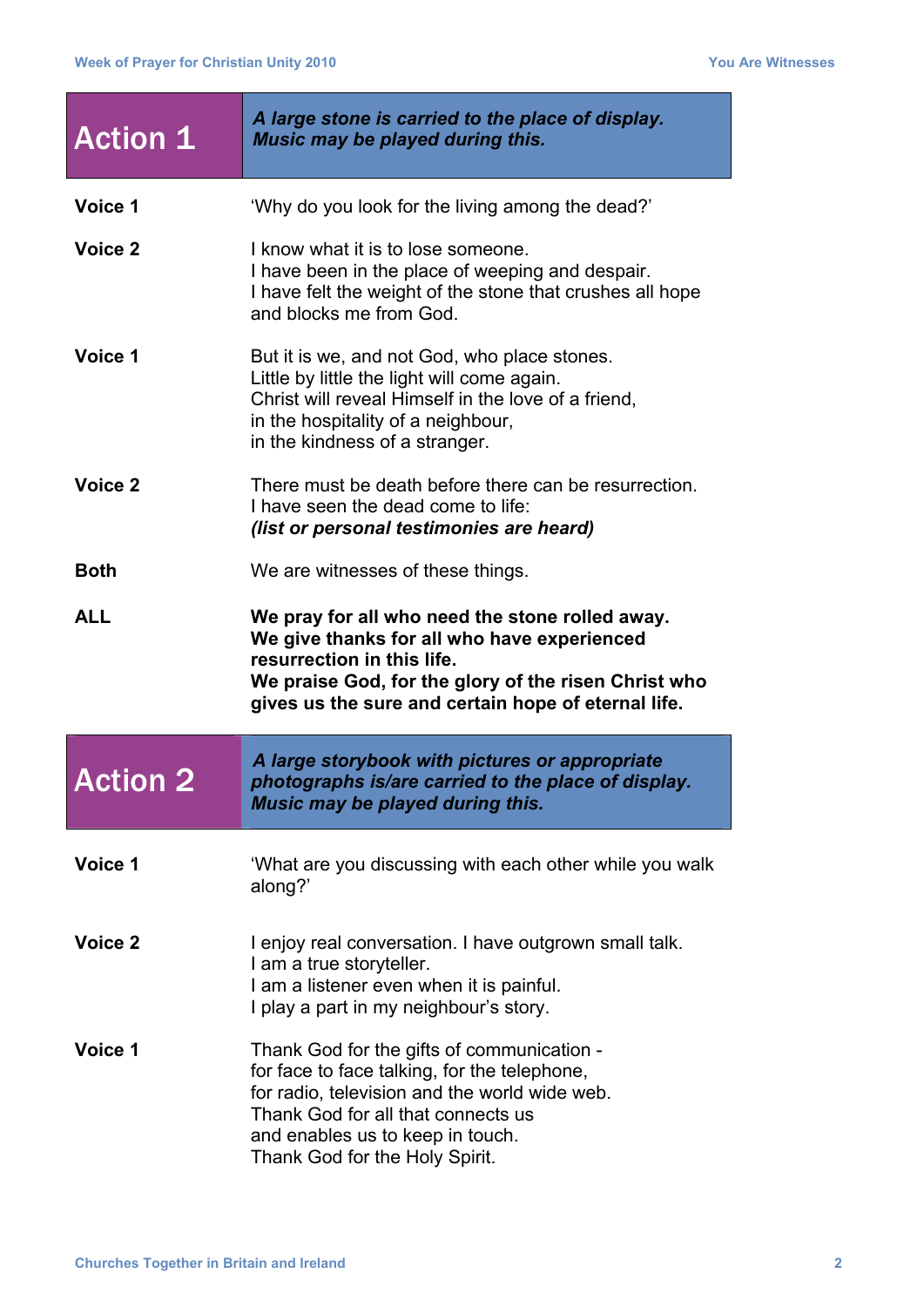| Voice 2         | We are our stories.<br>I have heard stories that have changed lives.<br>(list or personal testimonies are heard)                                                                                                                                                                                                             |
|-----------------|------------------------------------------------------------------------------------------------------------------------------------------------------------------------------------------------------------------------------------------------------------------------------------------------------------------------------|
| <b>Both</b>     | We are witnesses of these things.                                                                                                                                                                                                                                                                                            |
| <b>ALL</b>      | We pray for all who talk of things that don't matter.<br>We give thanks for all who have shared experiences<br>of healing, forgiveness and reconciliation.<br>We praise God, for the transforming power of His<br>love and pray that one day Christ's story and ours<br>are one.                                             |
| <b>Action 3</b> | A large globe (perhaps one that lights us) is carried<br>to the place of display. Music may be played during<br>this.                                                                                                                                                                                                        |
| Voice 1         | 'Are you the only stranger in Jerusalem who does not<br>know the things that have taken place there in these<br>days?'                                                                                                                                                                                                       |
| Voice 2         | These days I am aware of natural disasters<br>that occur on the other side of the world.<br>Yet I fail to notice when my neighbour suffers loss<br>and I do not know what they celebrate next door.<br>I feel like a stranger in my own land.                                                                                |
| Voice 1         | Sometimes we are called to be still.<br>If we look and listen, we will find the Christ in the other.<br>If we look inwards, we will find the Christ in ourselves.<br>And if we are open to challenge and vulnerability<br>then the Holy Spirit will show us where God wants us.                                              |
| Voice 2         | God is in every situation. No one is a stranger to God.<br>I have seen God at work in the large and the small.<br>(list or testimonies)                                                                                                                                                                                      |
| <b>Both</b>     | We are witnesses of these things.                                                                                                                                                                                                                                                                                            |
| <b>ALL</b>      | We pray for all who are in tragic circumstances.<br>We give thanks for international relief agencies,<br>for emergency services and for individuals who<br>make personal sacrifices to help their neighbours.<br>Praise God, for the gift and power of prayer -<br>for there is always something we can do -<br>we can pray. |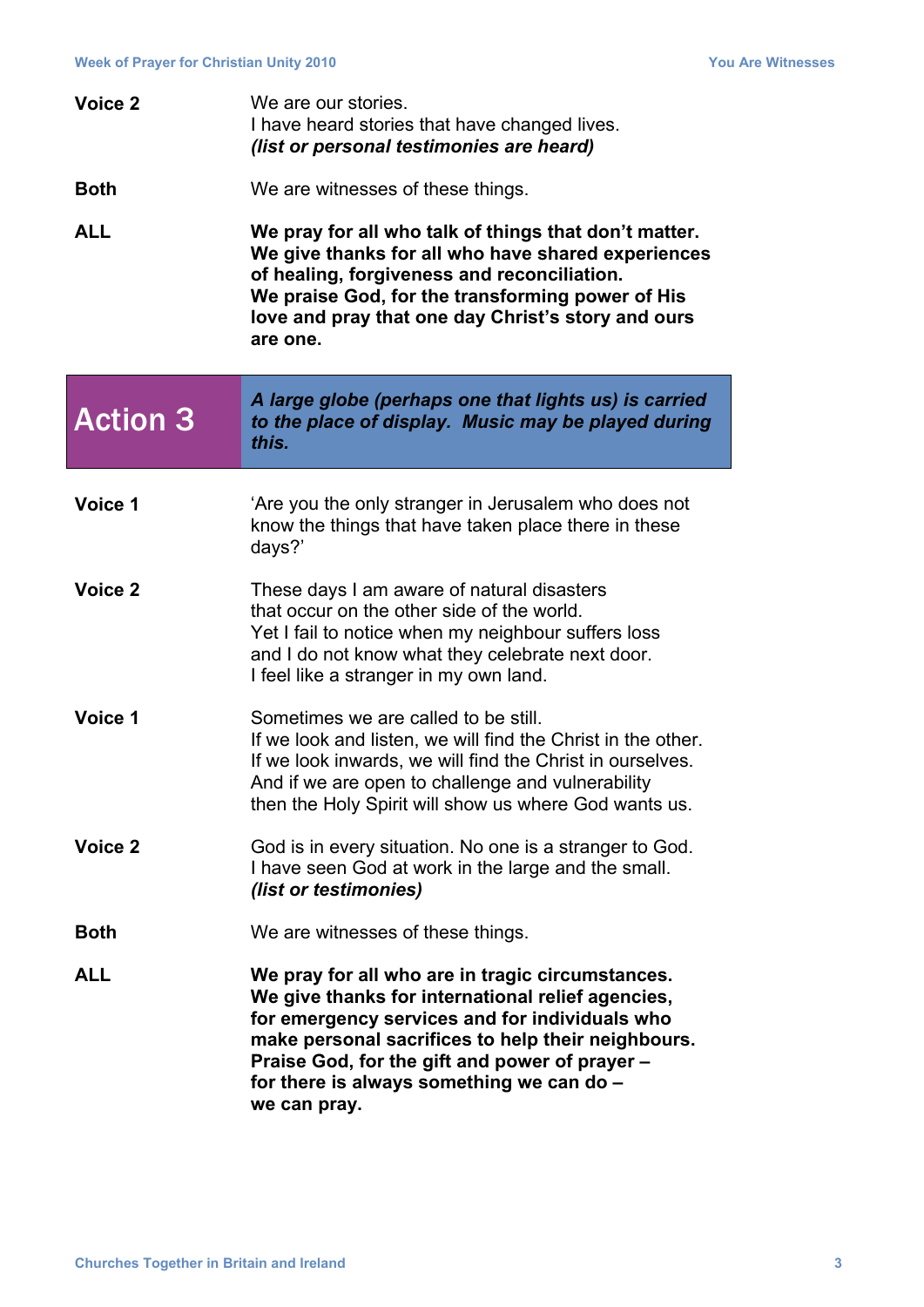| <b>Action 4</b> | A creed or other statement of faith (could be a<br>banner of other visual representation) is carried to<br>the place of display.<br>Music may be played during this.                                                                                                                                                                            |
|-----------------|-------------------------------------------------------------------------------------------------------------------------------------------------------------------------------------------------------------------------------------------------------------------------------------------------------------------------------------------------|
| Voice 1         | 'What things?'                                                                                                                                                                                                                                                                                                                                  |
| Voice 2         | My faith is precious.<br>I have clung to it in my times of greatest trial.<br>I cannot imagine life without it.<br>I want this faith for my children.                                                                                                                                                                                           |
| Voice 1         | We cannot leave the responsibility to others.<br>We are called to witness to our faith.<br>Throughout the ages, men and women<br>have spread the Word of God<br>and dark places have become light.                                                                                                                                              |
| Voice 2         | In this place we remember those who<br>have inspired our faith today:<br>(list or testimonies)                                                                                                                                                                                                                                                  |
| <b>Both</b>     | We are witnesses of these things.                                                                                                                                                                                                                                                                                                               |
| <b>ALL</b>      | We pray for those who defend the faith of Christ<br>even when they face ridicule, persecution or death.<br>We give thanks for those who have influenced us.<br>And in the silence, we give thanks for the things of faith<br>that matter most to each of us. (silence)<br>We praise God for His faithfulness<br>that endures forever.<br>(Amen) |
| <b>Action 5</b> | A large cross or crucifix is carried to the place of<br>display. Music may be played during this.                                                                                                                                                                                                                                               |
| Voice 1         | 'Was it not necessary that the Messiah should suffer<br>these things and then enter into his glory?'                                                                                                                                                                                                                                            |
| Voice 2         | I have seen the inhumanity of man to man –<br>in men, in women and in those little more than children.<br>I have watched the suffering of someone I love<br>and been unable to lift them from their cross.<br>Sometimes I cry, why O God, why?                                                                                                  |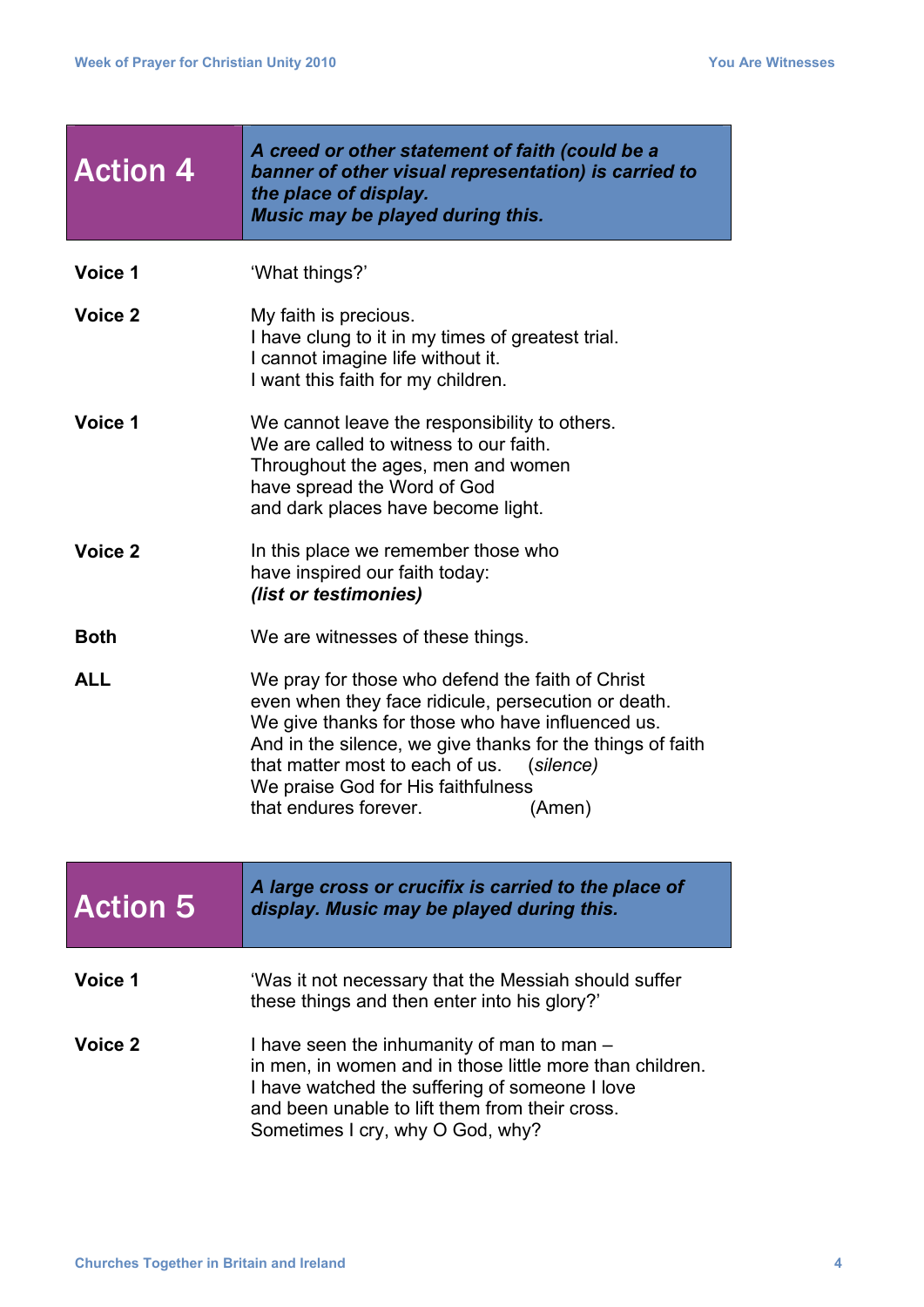| Voice 1         | There are many kinds of suffering.<br>War, terrorism and human cruelty remind us<br>that we have the power to make any word incarnate:<br>for Christ's sake, we must make sure it is love.<br>We cannot stop the sufferings of illness or loss<br>but we can enter the pain and share it, in love.                                                                                                                                             |
|-----------------|------------------------------------------------------------------------------------------------------------------------------------------------------------------------------------------------------------------------------------------------------------------------------------------------------------------------------------------------------------------------------------------------------------------------------------------------|
| Voice 2         | From the blood stained Cross of Christ,<br>flowed the harvest of faithfulness, forgiveness and love.<br>I have known this harvest.<br>(list or testimonies)                                                                                                                                                                                                                                                                                    |
| <b>Both</b>     | We are witnesses of these things.                                                                                                                                                                                                                                                                                                                                                                                                              |
| <b>ALL</b>      | We pray for all who suffer at the hands of others.<br>And we pray for those who inflict suffering.<br>We give thanks for those who embody love in action<br>and go where even angels fear to tread.<br>We pray for those who are ill, those who care for them,<br>and those who are approaching death.<br>We praise God for his promise<br>that there is nothing in life or in death<br>that can ever separate us from the love of God. (Amen) |
|                 |                                                                                                                                                                                                                                                                                                                                                                                                                                                |
| <b>Action 6</b> | A Bible is carried to the place of display. Music may<br>be played during this.                                                                                                                                                                                                                                                                                                                                                                |
| Voice 1         | 'Were not our hearts burning within us while he was<br>talking to us on the road?'                                                                                                                                                                                                                                                                                                                                                             |
| Voice 2         | I do not read my Bible as often as I should.<br>But there are treasured verses and sayings<br>that live deep within me:<br>And in unexpected moments, alone or in company,<br>something real happens - now<br>and I understand the words as never before -<br>Is this what is meant by revelation?                                                                                                                                             |
| Voice 1         | God reveals His Word in many ways.<br>We do not need to strive for revelation -<br>the Holy Spirit will open our eyes and minds<br>when the time is right.<br>And those God raises to be prophets<br>make sense of today in the light of yesterday<br>and point us towards the future.                                                                                                                                                         |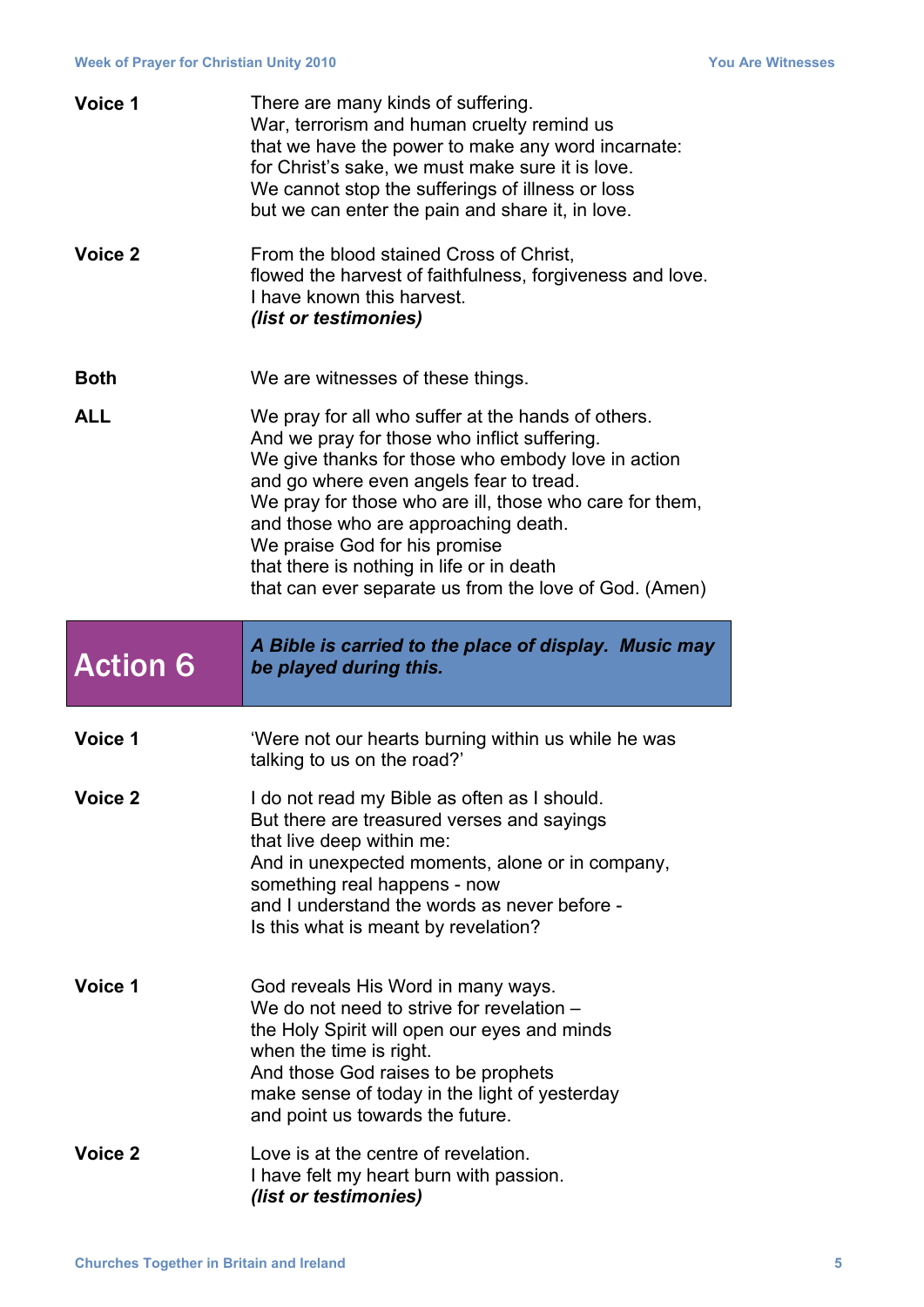| <b>Both</b>     | We are witnesses of these things.                                                                                                                                                                                                                                                                                                                                                                       |
|-----------------|---------------------------------------------------------------------------------------------------------------------------------------------------------------------------------------------------------------------------------------------------------------------------------------------------------------------------------------------------------------------------------------------------------|
| <b>ALL</b>      | We pray for all whose hearts are cold.<br>We pray for those who think they have seen it all.<br>We give thanks for past and present prophets<br>who have shared what God has revealed to them.<br>We give thanks for those whose passion for Christ<br>has brought justice and freedom to the oppressed.<br>We praise God for all the ordinary people<br>who are living revelations of His Word. (Amen) |
| <b>Action 7</b> | A large question mark on card is carried to the place<br>of display. Music may be played during this.                                                                                                                                                                                                                                                                                                   |
| Voice 1         | 'Why are you frightened, and why do doubts arise in your<br>hearts?'                                                                                                                                                                                                                                                                                                                                    |
| Voice 2         | I envy those who have never doubted.<br>I would like to have such certainty.<br>But things happen to me and to other people<br>that make me question Your power O God.<br>And every funeral I attend<br>invites me to travel the Emmaus road once more.                                                                                                                                                 |
| Voice 1         | It takes courage and trust to befriend doubt.<br>You need to be prepared to journey.<br>Apathy, inaction, complacency and self-centredness<br>are the opposites of faith - not doubt.<br>Follow the way of Christ.<br>Pray, praise God and love Your neighbour as yourself.<br>For it is in the acting out that we find the answers.                                                                    |
| Voice 2         | Only by faith can we live the questions.<br>I have experienced incredible breakthroughs in faith.<br>(list or testimonies)                                                                                                                                                                                                                                                                              |
| <b>Both</b>     | We are witnesses of these things.                                                                                                                                                                                                                                                                                                                                                                       |
| <b>ALL</b>      | We pray for those who live in perpetual fear.<br>We pray for those who are crippled by their insecurities.<br>We give thanks for those whose strength of faith<br>upholds and encourages others in the face of adversity.<br>We praise God for the reassurance of Jesus,<br>that when we reach out and touch our ghosts <sup>1</sup><br>we too will discover that Christ is alive. (Amen)               |

 $1$  (Luke 24: 37)